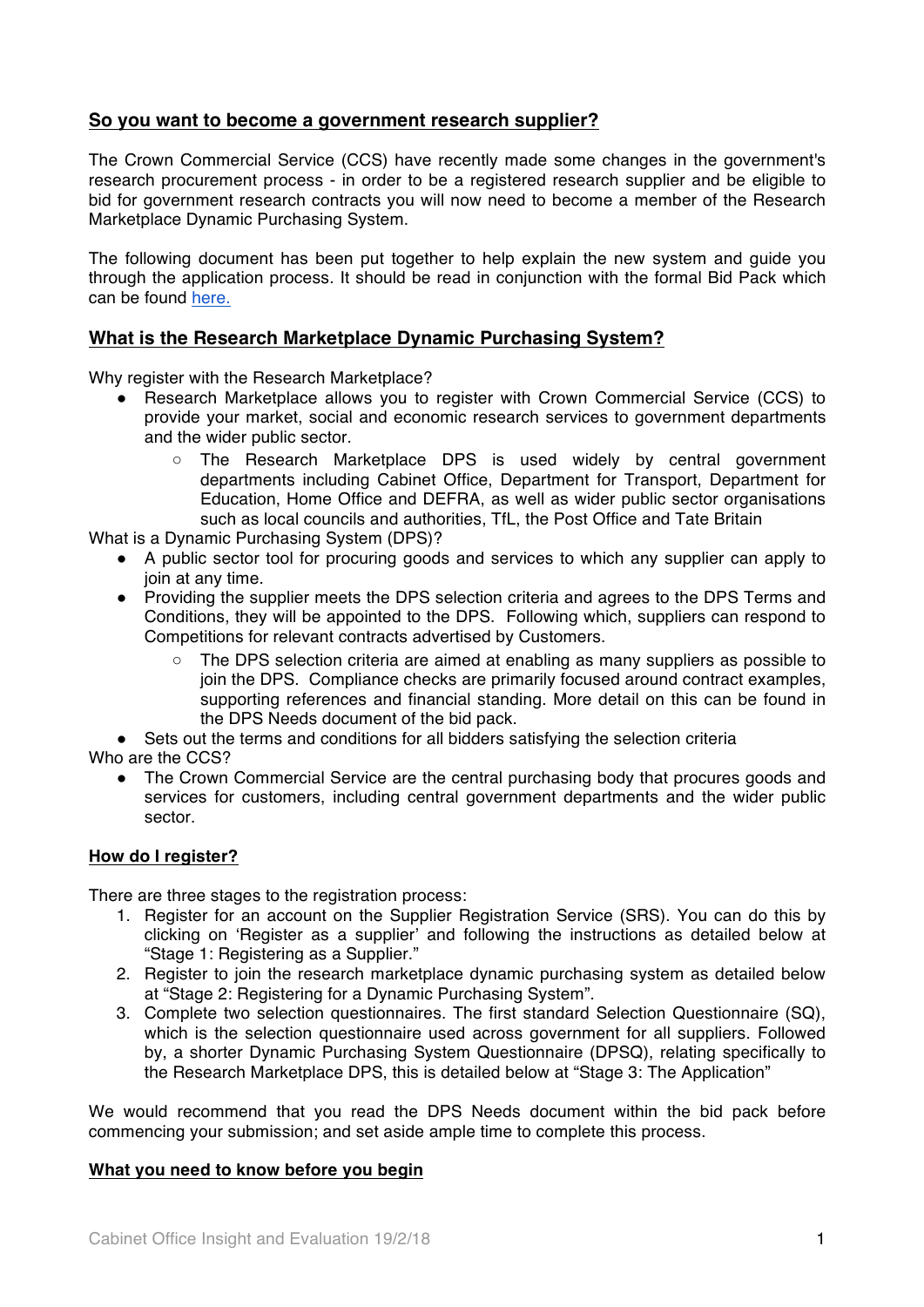# Contract Examples:

- You will need to provide two contract examples guidance on what to include in these contract examples can be found in Attachment 5 'Response Guidance for Contract Examples', located in the Bid Pack.
- In order to certify these two examples, you will need to provide a 'Letter of Confirmation of Works' for each contract example. This needs to be signed by both your organisation and the customer who received the research services.

The 'Letter of Confirmation of Works' can be found at Attachment 1(a) and 1(b) of the Bid Pack. The completed 'Letters of Confirmation of Works' should be uploaded to the SRS Platform in response to question 1e of questionnaire 2 (DPSQ).

# *What are these contract examples used for?*

The content of these contract examples are not used to assess the quality of a bid in order to gain access to the DPS - they are simply used to demonstrate technical capability and capacity in delivering a research project, signed off by both the customer and the supplier.

Customers may ask to view a supplier's contract examples once a contract has been awarded, but not as a condition of award instead as part of the Call to Competition. These contracts are not publicly viewable.

# Financial Capability:

- CCS assess your financial standing using your Dun and Bradstreet credit score. A credit score of less than 51 fails to meet the financial threshold of the Research Marketplace DPS. If your D&B credit score is less than 51 you will be asked to provide audited accounts for the last two years or alternative means of demonstrating your financial status, to enable CCS to undertake a further financial assessment of your organisation. Please refer to the DPS Needs document for full details of the financial criteria.

#### Modern Slavery Act:

If your organisation has a total turnover of over £36m you will be asked to provide a link to your anti-slavery and human trafficking statement.

#### Sub-Contractors:

You will need to provide details of any subcontractors you plan to use. You can input up to 35 sub-contractors in your selection questionnaire. Any additional sub-contractors (more than 35), can be input in Attachment 6 (Additional Sub-Contractors) of the bid pack, and sent to CCS via the Research Marketplace mailbox.

- You only need to supply details of the sub-contracts you plan to use or it is foreseeable that you would use in this context. For example there is no requirement to specify sub-contractors supplying general services to you (such as window cleaners etc.) You should include in this sub-contractors who supply key services such as data processing or translation but if you are a qualitative research agency you are **not** required to list all recruiters you may use in your work.
- At each Call to Competition you will be asked to list the subcontractors you plan to use for that specific contract.

#### Cyber Essentials:

- In order to be awarded a government contract you will need to have a Cyber Essentials certificate. You will be asked to provide this at question 155 of the standard SQ. If you do not yet have a Cyber Essentials certificate but are in the process of acquiring one; answering 'No' will not prohibit you from being appointed to the DPS but you will need to provide evidence of your certificate by a customer, if you are successfully awarded a contract.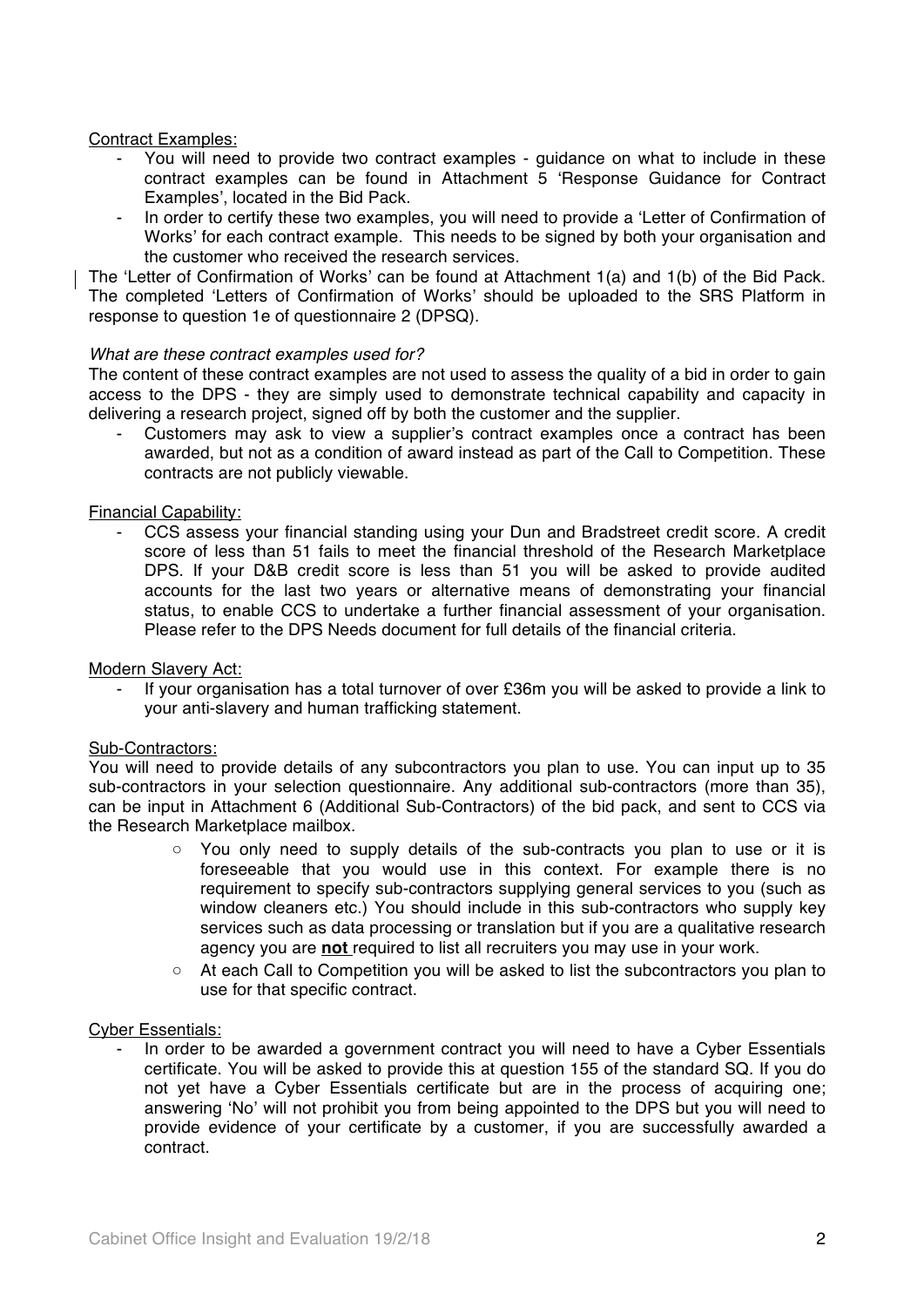- The Market Research Society has agreed with CCS that ISO 27001 will be recognised as the equivalent to Cyber Essentials.

If you are unsure about how to complete any part of the SQ you can raise a question via the SRS messaging system, or email: researchmarketplace@crowncommercial.gov.uk

# **How to register**

Stage 1: Registering as a supplier

All suppliers (including those who have previously worked with government) are now required to register on the 'Supplier Registration Services' (SRS) system prior to submitting a 'request to participate'. To do this:

1) Register for an account at https://supplierregistration.cabinetoffice.gov.uk/organisation/register



- 2) Select 'Register as a supplier'
- 3) Click on the **DUNS number button** and fill in the required information

| Step 2 - Register as a supplier |                 |          |
|---------------------------------|-----------------|----------|
| Organisation name (O)           | D-U-N-S® number | Postcode |
| Enter D-U-N-S® number           |                 |          |
| Cancel<br><b>Next</b>           |                 |          |

Stage 2: Registering for a Dynamic Purchasing System

You are now ready to register to join the Research Marketplace Dynamic Purchasing System (RM DPS) by heading to https://supplierregistration.cabinetoffice.gov.uk/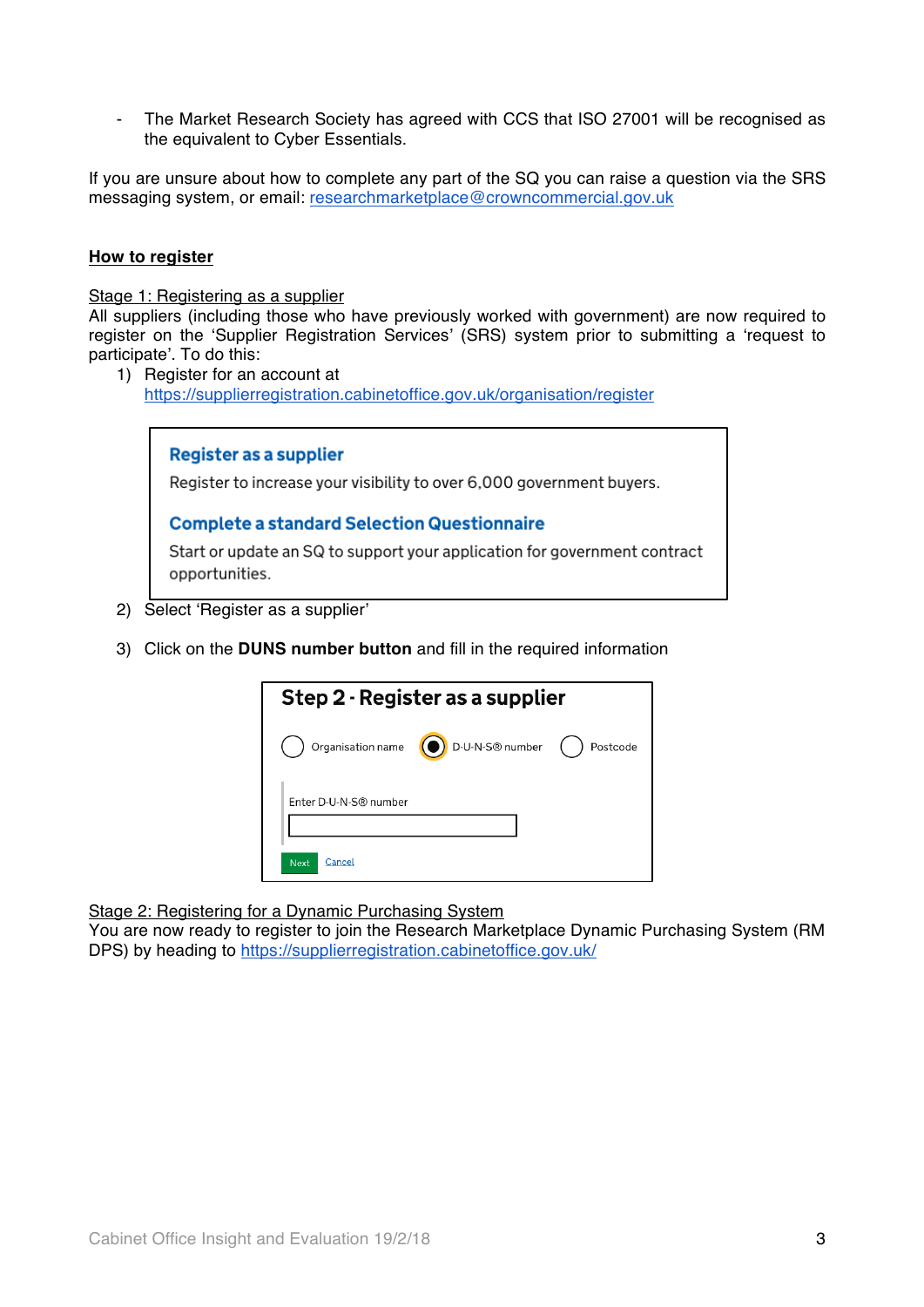

Click the link "here" in the blue box titled "Dynamic Purchasing System" in the bottom right hand side of the page

**N.B. DO NOT** try and start your application by selecting "Start Selection Questionnaire" under the "Get starter" section of your personal dashboard. This will **NOT**  register you to join a Dynamic Purchasing System.

# **Get started**

**Start Selection Questionnaire** 

**Start Modern Slavery Assessment** 

**Enter invitation code** 

You will be redirected to a page listing the various DPS's currently in place. Scroll down until you reach "Research".

| Research           |                                                                                                                                                                                                                                                                                                                   |  |  |
|--------------------|-------------------------------------------------------------------------------------------------------------------------------------------------------------------------------------------------------------------------------------------------------------------------------------------------------------------|--|--|
|                    | <b>Research Marketplace</b>                                                                                                                                                                                                                                                                                       |  |  |
| <b>Marketplace</b> | This DPS allows you to register with Crown Commercial Service (CCS) to<br>provide your market, social and economic research services to<br>government departments and the wider public sector. Suppliers, please<br>click on the Bid Pack link and read the DPS Needs document before<br>commencing registration. |  |  |
|                    | To join this DPS, view current suppliers or access more information, use<br>the links below.                                                                                                                                                                                                                      |  |  |
| <b>Bid pack</b>    | <b>Clarifications</b> 202<br><b>View suppliers</b><br>Access as a buver<br>Access as a supplier                                                                                                                                                                                                                   |  |  |

Click on the link to "Access as a supplier" - you will be taken to the screen below.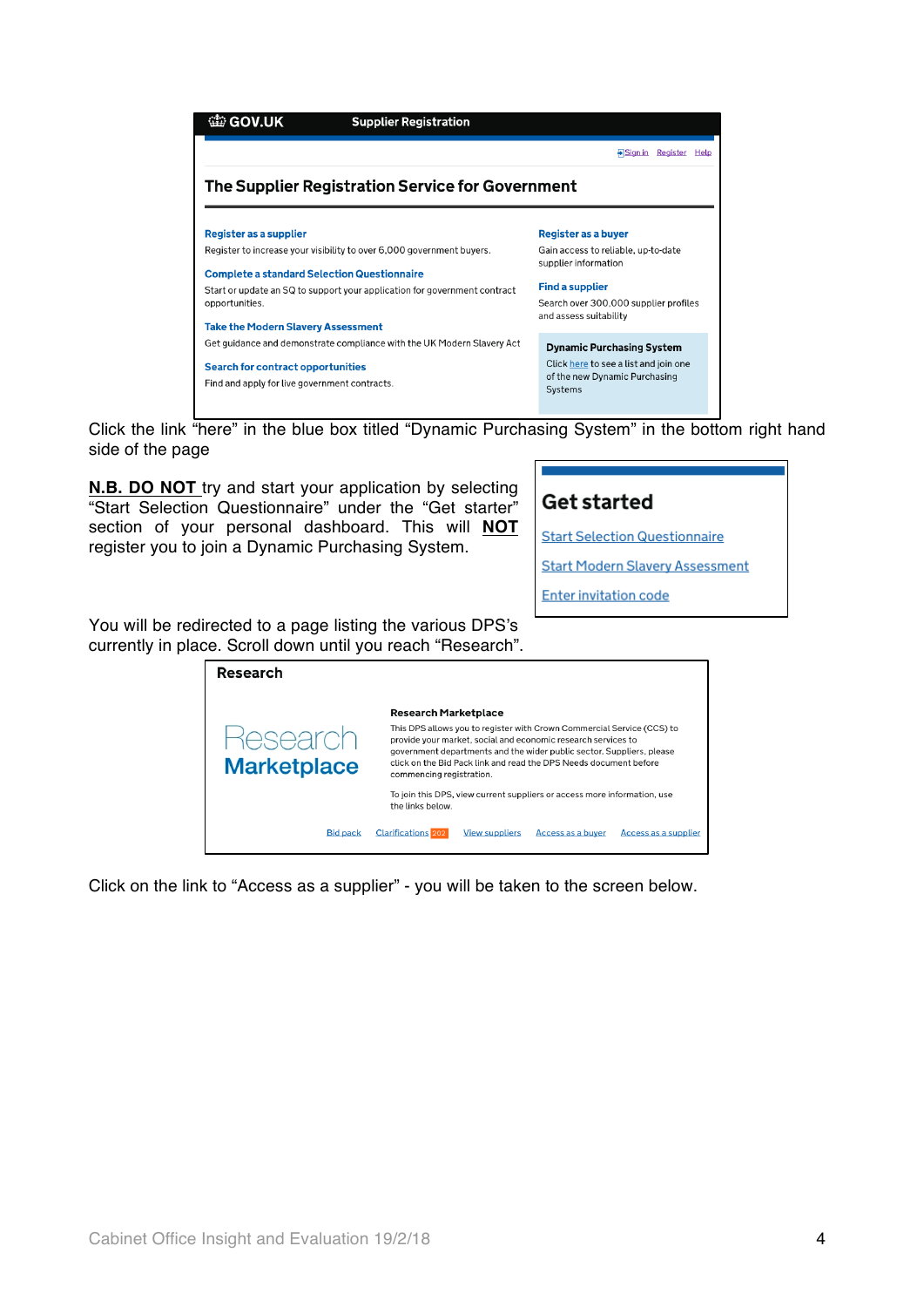

Read the DPS terms and conditions and to continue, confirm that you accept.

# Stage 3: The Application

You should go back to your personal dashboard and begin the application.

# **Part one of the application: the standard selection questionnaire**

You will be asked to select your CPV (Common Procurement Vocabulary) code. If you do not know which CPV code applies to your organisation, choose the one that most accurately describe your work. For example, a code which may apply a supplier wishing to join to the RM DPS could be "Social research services – 79315000"

Make sure you answer every relevant question in the Selection Questionnaire (SQ).

It is important to remember the government procures many things, from office supplies and building contractors to research. This standard selection questionnaire is not unique to Research - all suppliers across government fill out the same form, therefore some questions in the SQ may not apply to you such as NHS requirements, Steel and Past Performance Certificates.

Please write 'N/A' in the text answer boxes for any questions that are not relevant to you – DO NOT leave them blank, or you will not be able to submit your SQ.

For a full list of Not Applicable questions, see below (covered in point 36 of the DPS Needs document as part of the Bid Pack which also can be found here):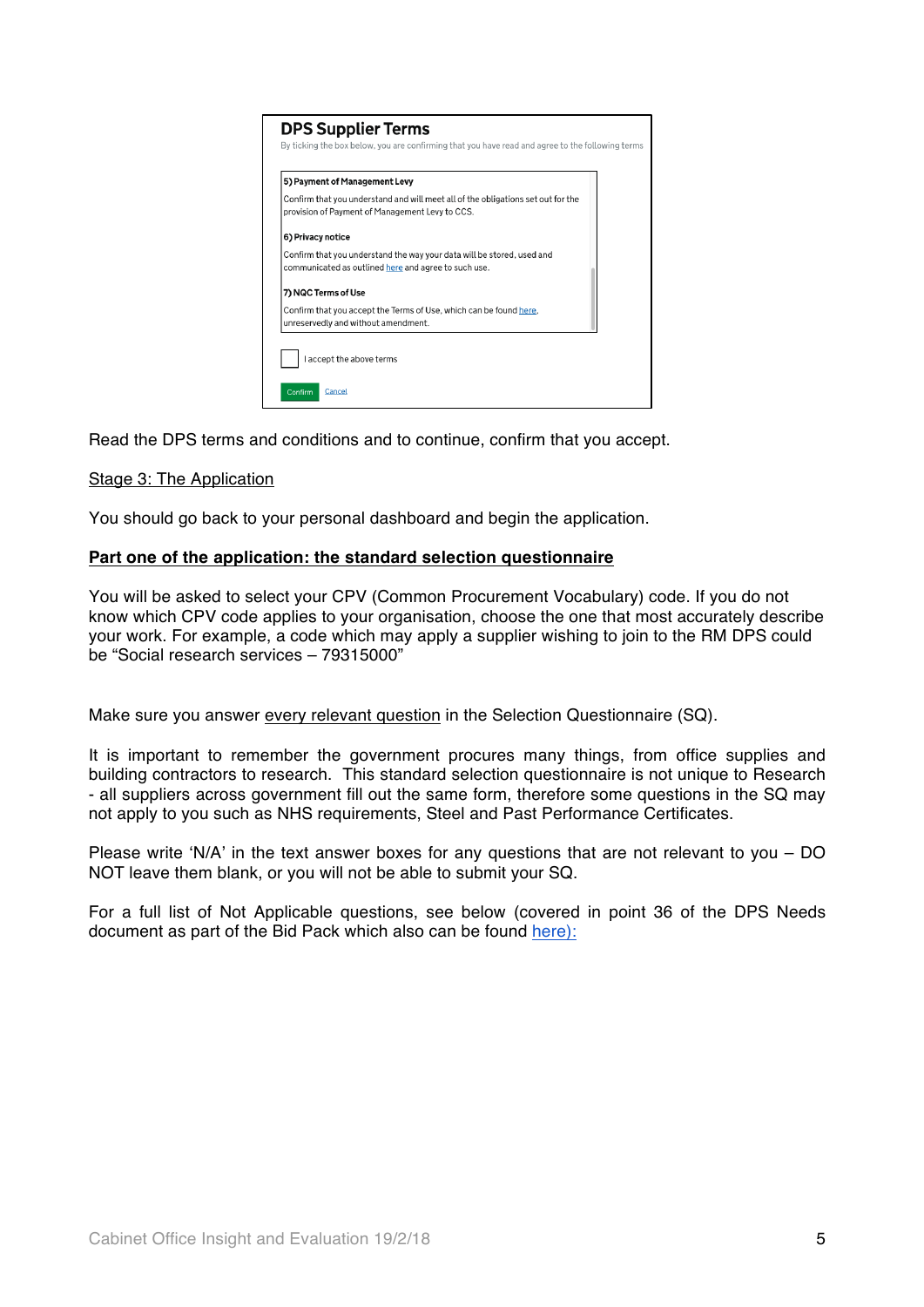36. There are questions in the Selection Questionnaire and corresponding Evidence Submission' stage that are not applicable for this RM6018 Research Marketplace procurement, therefore bidders must please note, a response is NOT required to the questions as detailed below: Part 2: (Contract Example 3) - Q135 • Part 3: (Steel) Q147 - Q149 • Part 3: (Supply Chain) Q150 - Q154 • Part 3 (NHS Requirements) Q158 - Q161 Evidence Submission stage for the following questions:  $\cdot$  Q166 - Q172, Q176 and Q179 - Q185.

# **Part two of the application: research specific questions**

During part two of the questionnaire you will be able to upload your supporting evidence and select which research services you can supply (detailed in the Bid Pack - Attachment 2, Research Services Matrix).

We recommend only selecting those categories where you have skills and experience, as Customers will filter using these categories to produce a shortlist of suppliers to invite to a competition.

Please note: selecting "qualitative – general" does **not** automatically select all qualitative research methods, this filter may be used by a supplier who has not yet decided which method they wish to use or is open to recommendation from a supplier. You must select **all** filters which you feel apply to your organisation.

| Welcome                                                                                                                                                                                                                                                                                   | <b>Services Provided</b>                                                          |  |
|-------------------------------------------------------------------------------------------------------------------------------------------------------------------------------------------------------------------------------------------------------------------------------------------|-----------------------------------------------------------------------------------|--|
| You are 0% through this questionnaire                                                                                                                                                                                                                                                     | You are 9% through this questionnaire                                             |  |
| Welcome to the Research Marketplace Dynamic Purchasing System                                                                                                                                                                                                                             | Please ensure the services selected are a true reflection of the service offering |  |
| (DPS) Registration questionnaire.                                                                                                                                                                                                                                                         | your organisation can provide for the RM6810 DPS. Failure to select accurate      |  |
| You will only have to complete this questionnaire once to register on                                                                                                                                                                                                                     | services may result in your organisation being invited to compete for contract    |  |
| Research Marketplace (DPS). This questionnaire allows you to                                                                                                                                                                                                                              | opportunities that cannot be fulfilled by your organisation.                      |  |
| register your Market, Social and Economic Research services with                                                                                                                                                                                                                          | 6a. Please select the research topics category on which your                      |  |
| Crown Commercial Service (CCS).                                                                                                                                                                                                                                                           | organisation is able to provide services.                                         |  |
| As part of the registration process, you will be asked to provide<br>information about the types of research services you can provide.<br>This information will allow buyers to invite you to bid for contracts<br>that are suited to you directly, streamlining the contracting process. | You are advised to select only the relevant criteria to your<br>organisation.     |  |
| This questionnaire should be updated if your business changes its                                                                                                                                                                                                                         | Buyers using Research Marketplace will assess your credentials for                |  |
| service offerings to ensure all opportunities offered are valid.                                                                                                                                                                                                                          | specific contract opportunities during call for competitions.                     |  |
| Screenshots to detail progress through DPSQ.                                                                                                                                                                                                                                              |                                                                                   |  |

**What happens next?** 

! After you have completed your SQ, your DPS status on your homepage will show 'assessing' rather than 'responding' and you will receive a confirmation email from supplierregistration.cabinetoffice.gov.uk